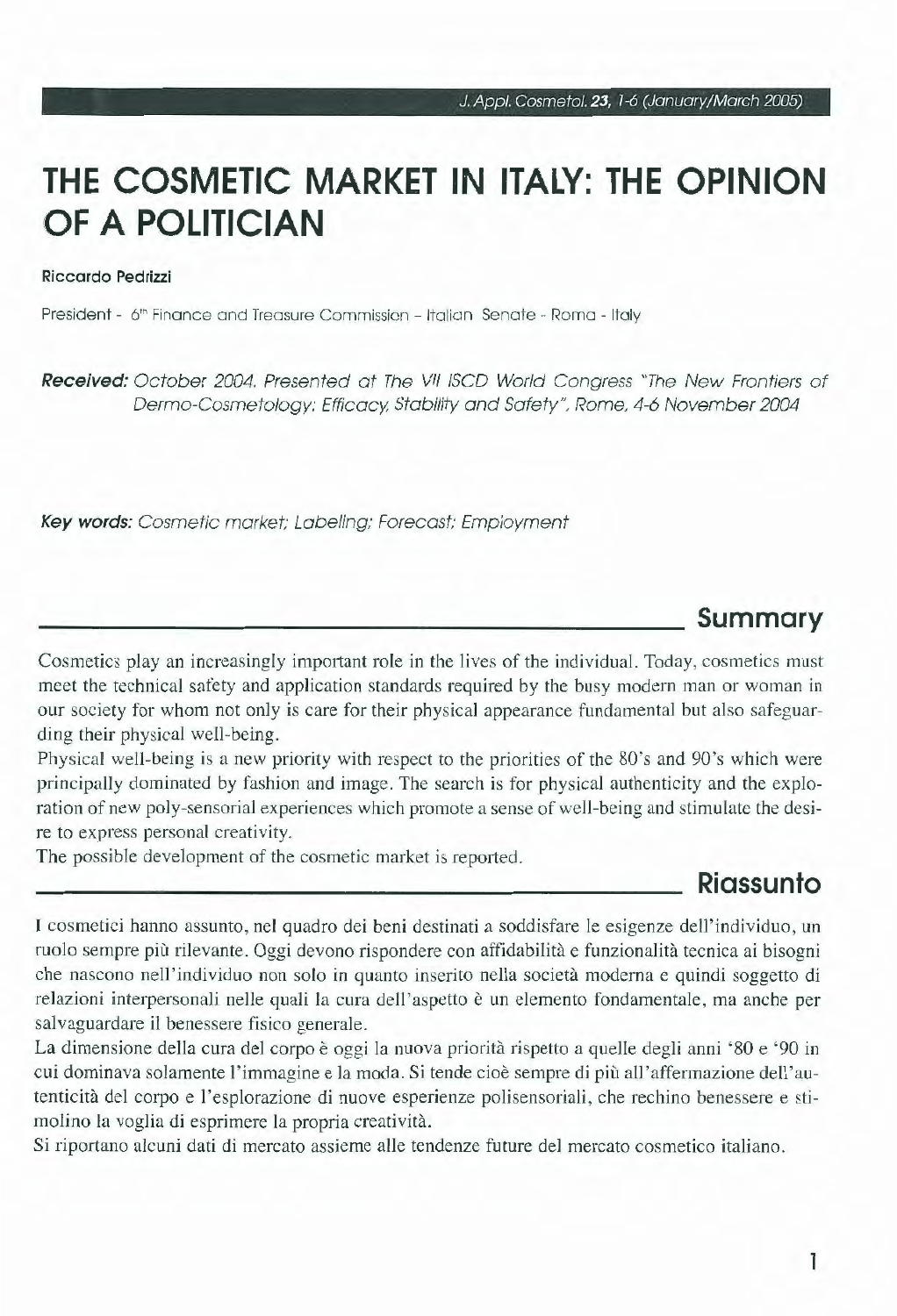#### The cosmetic market in ltaly: the opinion of a politician

I would like to express my deepest thanks to the organizers for inviting me to take part in this Congress (1). 'Dermocosmetics' is not new to me as there was a presentation at the COSMO-PROF in Hong Kong in 1999 (2) and again at the C.N.R. in Rome in 2002 (3) during the international congress on Nutri-cosme-ceuti and finally in Milan in 2004 (4) during the workshop on cosmetics.

Cosmetics play an increasingly important role in the lives of the individuai. Today, cosmetics must meet the technical safety and application standards required by the busy modem man or woman in our society for whom not only is care for their physical appearance fundamental but also safeguarding their physical well-being.

## **CONSUMPTION OF COSME-TICS IN ITALY IN 2003**

The inevitable repercussions of international tensions have clearly contributed to changes in the cosmetics market. The most important change concerns the demand, directly linked with the final consumer which, after years of continuous growth, and in 2003 was worth over 8,300 million euro, has registered a decline in growth by 3.8% over the previous year.

The internal market has seen a heterogeneous situation develop, also regarding different sales outlets. Traditional sales points remain firm: according to the economie forecasts there is a continuing growth in the traditional sectors <sup>+</sup>l.2% compared with a decrease of 1.3% in the professional sectors.

However, other sales outlets, in particular the more innovative ones such as drugstores and herbalist shops, have consolidated their market position, evidence of the increasing demand for specialist care shown by the Italian consumer in recent years (5).

Mass distribution and drugstores are the two

growth areas in 2003 with a significant growth factor of 5,3% and 8,2% respectively. Today cosmetics form an essential part of the drugstores stock; the consumer sees the farmacist as a reliable and professional source of advice. Forecasts are for a further increase in drugstore sales for 2004, confirming their very competitive share of the market, and in the mass distribution areas. According to a survey carried out by Unipro, perfume and make-up shops continue to feel the crisis.

In the business sector, the phenomena of concentrating and taking over businesses by new groups continues. This is, in fact, a period of great activity for the national industry, strengthened by a consolidated productive capacity linked to the qualification of the sector and innovations in the products, but in some cases, conditioned by a stili inadequate media coverage. It is the small business which needs to develop an international policy.

## **ECONOMIC FORECAST FOR THE SECOND HALF OF 2004**

It is important to underline the degree to which economic instability will condition the aspect of offer in the second half of this year.

There are internal factors in the cosmetic sectors structure which, undoubtedly, represent weak points which then become increasingly evident in moments of consumer crisis such as is happening at present. In particular, the size of many companies seems inadeguate to dea! with the current difficulties, as with some colour-dye component producers, and therefore the reliance on credit becomes more acute and terms of payment more extended.

The forecast survey carried out by the Centre for Study and Culture of Companies of the association Unipro (ltalian Association of which the principal cosmetic industries belong), indicates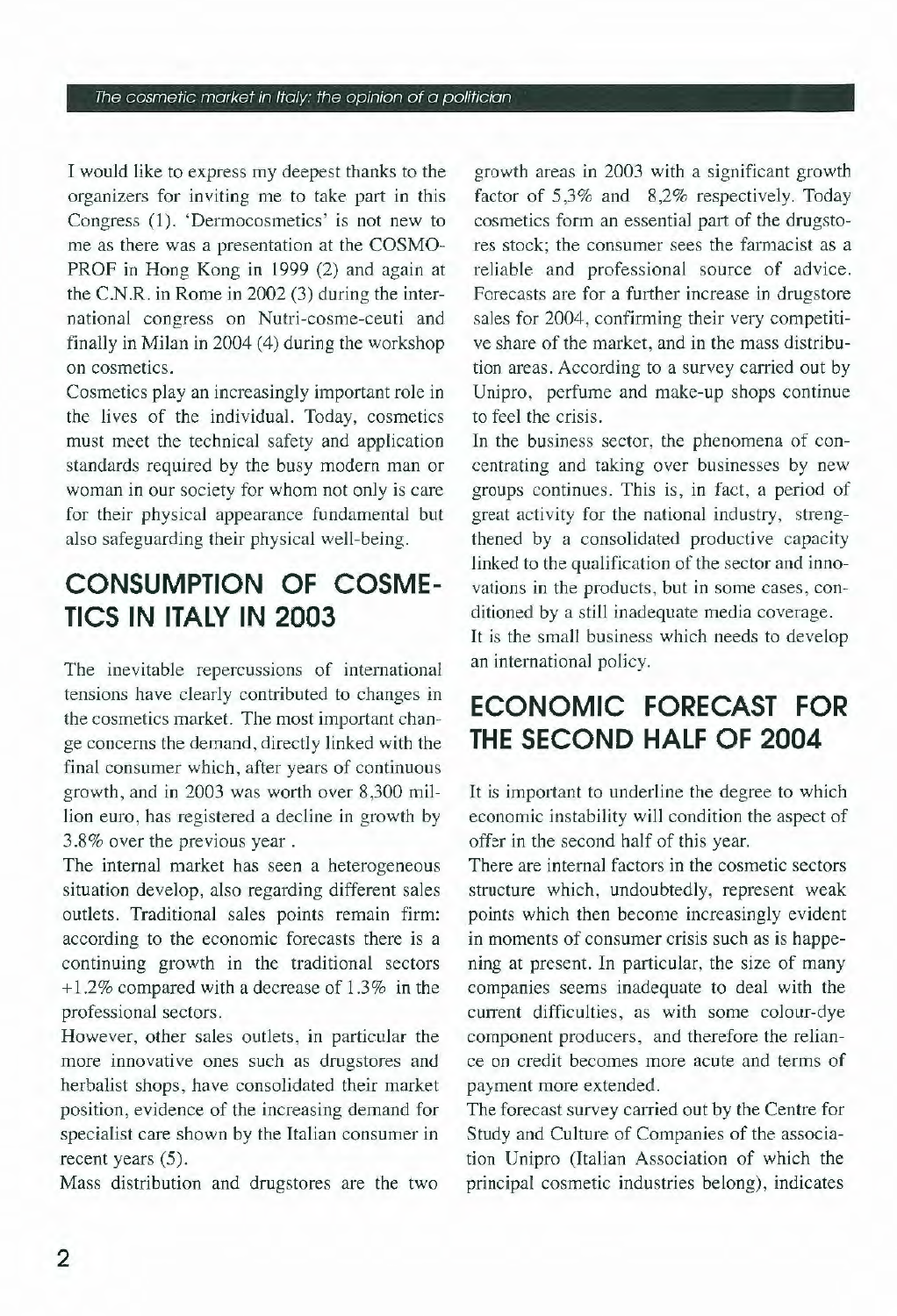that for the second half of 2004 the market should hold globally with an overall increase of 1.1 % over 2003. A figure which will surely be improved upon within the 'made in Italy' market.

Positive signals coming from the export market have notably contributed to this increase and should show an increase of almost five percent at the end of the year, thereby balancing the effect caused by the dollar/euro exchange rate.

Recent research by 'Pambianco Strategie d'impresa' (Pambianco Company strategy) shows that when the country of origin of brands and the country of production are examined, it may be seen that Italy is the leader with regard to the number of brands, with a share equal to 38%, Of the 159 brands registered, 60 are produced in Italy, followed by the United States with 51 brands and France with 28. Pambianco explains: "From an analysis of the licencee companys' balance sheets, it is evident how much the cosmetic sector influences the companys' income." For Armani, for example, the sale of perfumes represents 25% of turnover, equal to 422 million euro; for Bulgari, the percentage is  $17%$ equa! to 132 million euro while for Gucci it represents 16% equal to 407milion euro. The production of perfumes is therefore a very desirable aspect of business for producers and designers.

A major part of the perfume business (and cosmetics in generai) is in the hands of the multinational companies (the American company Proctor & Gamble, the French companies Coty and L'Oreal hold licenses for 48 brands) which include in their portfolios many more important brands than those of the Italian companies.

Notable is also the growth in investment in advertising for beautycare products. In fact, in the 15 most important women's publications, a 0.3% increase in publicity space was registered for the period January-June 2004 compared with the same period in 2002.

It is important to underline the fact that, among the market leaders, a PMI of Latium, MAVI Sri, selected for their top technology in the field of dermo-cosmetics, continues to register growth , particularly in the Asian markets. This is a clear demonstration of how, in a climate of economie instability and uncertainty on an international leve!, it is essential to increase investment in research and innovation in order to develop the market share of the 'made in Italy' sector, also with regards to the production of cosmetics.

### **EMPLOYMENT**

According to research carried out by Unipro, over three quarters of the companies confirm a constant level of employment, while 15.4% report an increase in employment levels. This situation reflects the overall employment situation in the Italian manufacturing sector and is extremely positive. In recent years there has been an increase in training carried out by producers resulting in an increase in the numbers of specialised personnel. The profile of the cosmetics industry is that of a profession in continuai development with global training being increasingly important to unite chemical competence with medical and pharmaceutical knowledge and extending into the areas of herbal remedies and care as well as the new alimentary integrators, training which should include top marketing skills.

The professional training required is a degree in pharmacy or chemistry, a masters in cosmetology and a specialization in marketing. Professional personnel are needed who combine commerciai skills with scientific knowledge.

Masters and degree courses are now being offered by many further education institutions providing specific training in marketing and company administration in the field of cosmetology in response to the urgent demand of the FEDER-CHIMICA also for the chemical sector.